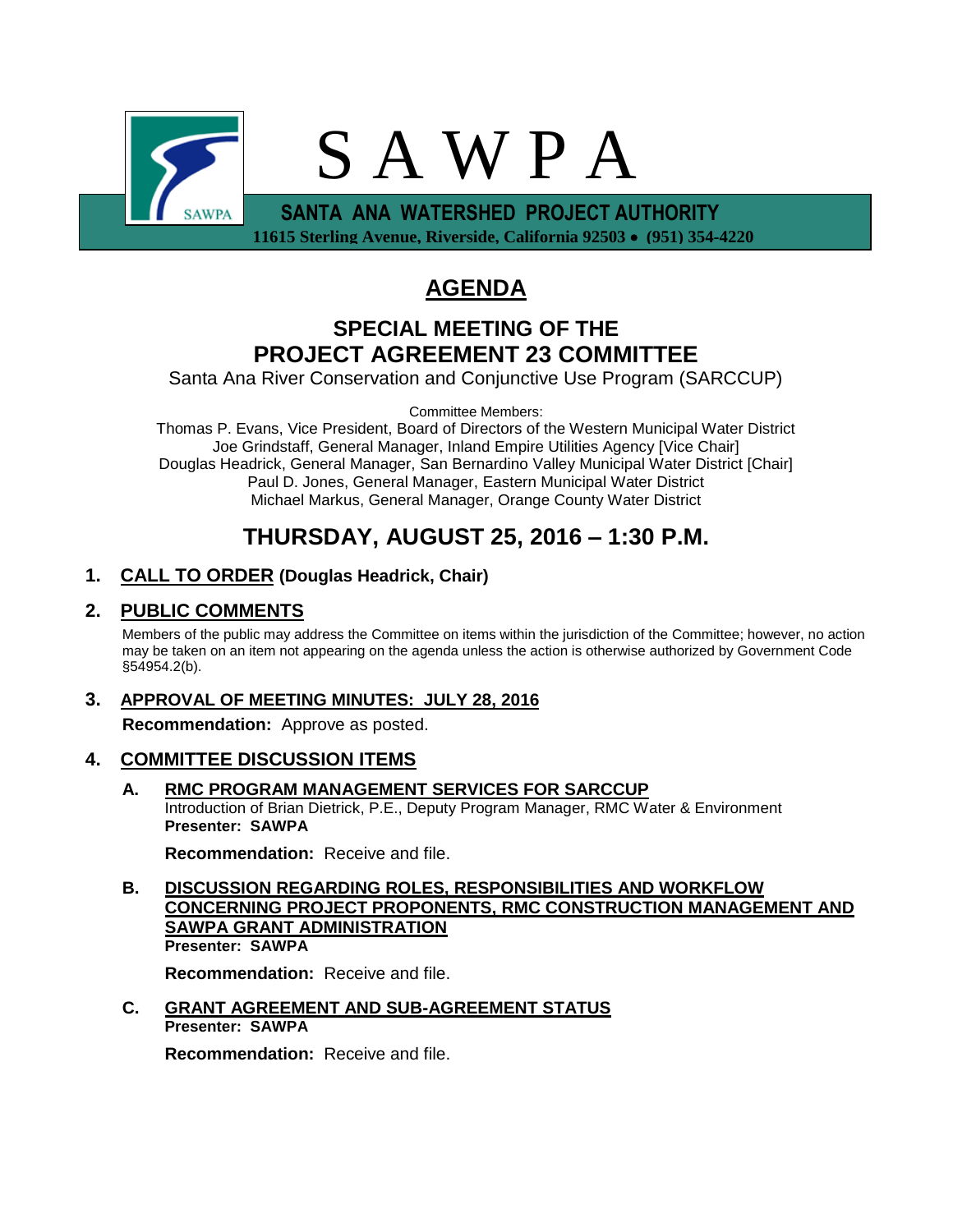#### **D. STATUS UPDATE ON THE METROPOLITAN WATER DISTRICT OF SOUTHERN CALIFORNIA (MWD) AGREEMENT Presenter: EMWD**

**Recommendation:** Receive and file.

#### **E. DRAFT FUNDING TERMS AND CONCEPTUAL PROJECT SCENARIOS STATUS Presenter: WMWD**

**Recommendation:** Receive and file.

**F. SARCCUP AGREEMENTS DEVELOPMENT TIMELINE STATUS Presenter: OCWD**

**Recommendation:** Receive and file.

**G. SARCCUP CONJUNCTIVE USE DESIGN STANDARDS UPDATE Presenter: OCWD**

**Recommendation:** Receive and file.

#### **H. OVERVIEW OF THE CONJUNCTIVE USE DECISION-SUPPORT MODELING (PA23#23016.5) Presenter: SBVMWD**

**Recommendation:** Review the final draft of SARCCUP Decision Support Model Scoping Technical Memorandum, particularly the list of questions to be answered by the model provided on page 16 thereof, and provide any feedback to the planning managers.

# **5. REVISE REGULAR PA 23 COMMITTEE MEETING SCHEDULE**

**Recommendation:** Regular meetings of the PA 23 Committee shall be held immediately following the regular meetings of the PA 22 Committee, but no earlier than 8:30 a.m., on the fourth Thursday of every month, at 11615 Sterling Avenue, Riverside, California.

# **6. CONSIDER RESCHEDULING SEPTEMBER 22, 2106 REGULAR MEETING**

# **7. COMMITTEE MEMBER REQUESTS FOR FUTURE AGENDA ITEMS**

# **8. ADJOURNMENT**

#### **PLEASE NOTE:**

In compliance with the Americans with Disabilities Act, if you need special assistance to participate in this meeting, please contact the Clerk of the Board at (951) 354-4230. Notification at least 48 hours prior to the meeting will enable staff to make reasonable arrangements to ensure accessibility to this meeting.

Materials related to an item on this agenda submitted to the Committee after distribution of the agenda packet are available for public inspection during normal business hours at the SAWPA office, 11615 Sterling Avenue, Riverside, and available at [www.sawpa.org,](http://www.sawpa.org/) subject to staff's ability to post documents prior to the meeting.